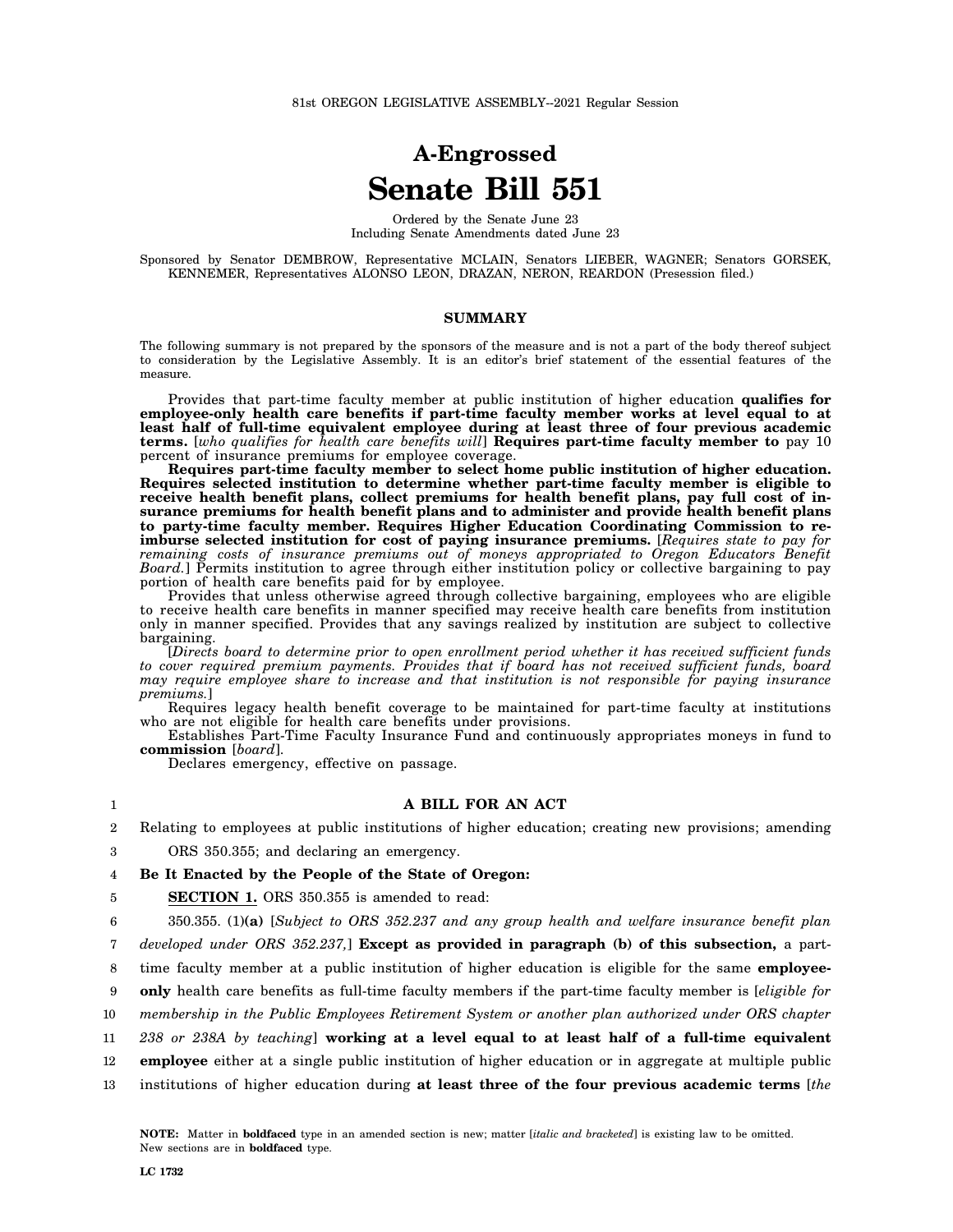1 *prior year*].

2 3 4 5 **(b) The total cost of providing any health benefit plan offered by a public institution of higher education to a part-time faculty member under this section may not increase annually by more than the annual increase in premium amounts paid for contracted health benefit plans that is permitted under ORS 243.135 (8)(b) or 243.866 (9)(b).**

6 7 8 9 **(2)(a) In order to receive employee-only health care benefits under this section, a parttime faculty member must select a home public institution of higher education for the duration of the benefit year under a process established by each institution. A home public institution of higher education selected under this subsection:**

10 11 **(A) Must be one at which the part-time faculty member is working during the academic term at the time of the application; and**

12 **(B) Is responsible for:**

13 14 **(i) Determining whether the part-time faculty member is eligible to receive health care benefits under this section;**

15 16 17 **(ii) Determining, on a semiannual basis, whether a part-time faculty member who was found to be eligible to receive health care benefits under sub-subparagraph (i) of this subparagraph continues to be eligible to receive health care benefits under this section;**

18 19 **(iii) Collecting the premiums for health benefit plans that must be paid by the part-time faculty member under subsection (3) of this section;**

20 21 22 **(iv) Paying the full cost of the insurance premiums for providing health benefit plans to the part-time faculty member, subject to reimbursement as described in subsection (4) of this section; and**

23 24 **(v) Administering and providing health benefit plans to the part-time faculty member in the manner described in this section.**

25 26 27 28 **(b) In order to receive health care benefits under this section, a part-time faculty member must provide the home public institution of higher education with all information necessary for the institution to determine the eligibility of the part-time faculty member to receive health care benefits under this section.**

29 30 31 32 [*(2)*] **(3)(a) Except as provided in paragraph (b) of this subsection,** a part-time faculty member at a public institution of higher education shall pay **10 percent of** all insurance premiums for **health benefit plans** [*health care benefits unless otherwise provided for by the policy of the institution or by collective bargaining at the institution*].

33 34 35 36 37 **(b) A public institution of higher education may provide by collective bargaining at the institution to pay for some or all of the insurance premiums that must otherwise be paid by a part-time faculty member under paragraph (a) of this subsection. The public institution of higher education may not be reimbursed under subsection (4) of this section for the costs the institution incurs to provide health benefit plans under this paragraph.**

38 39 40 41 42 **(4)(a) Every three months a public institution of higher education may request reimbursement from the Higher Education Coordinating Commission for the cost of paying insurance premiums for providing health benefit plans to each part-time faculty member who has selected the institution as the faculty member's home public institution of higher education under subsection (2) of this section.**

43 44 45 **(b) The commission shall use moneys from the Part-Time Faculty Insurance Fund established under section 4 of this 2021 Act to fully reimburse each public institution of higher education for all documented costs requested by the institution under this subsection, except**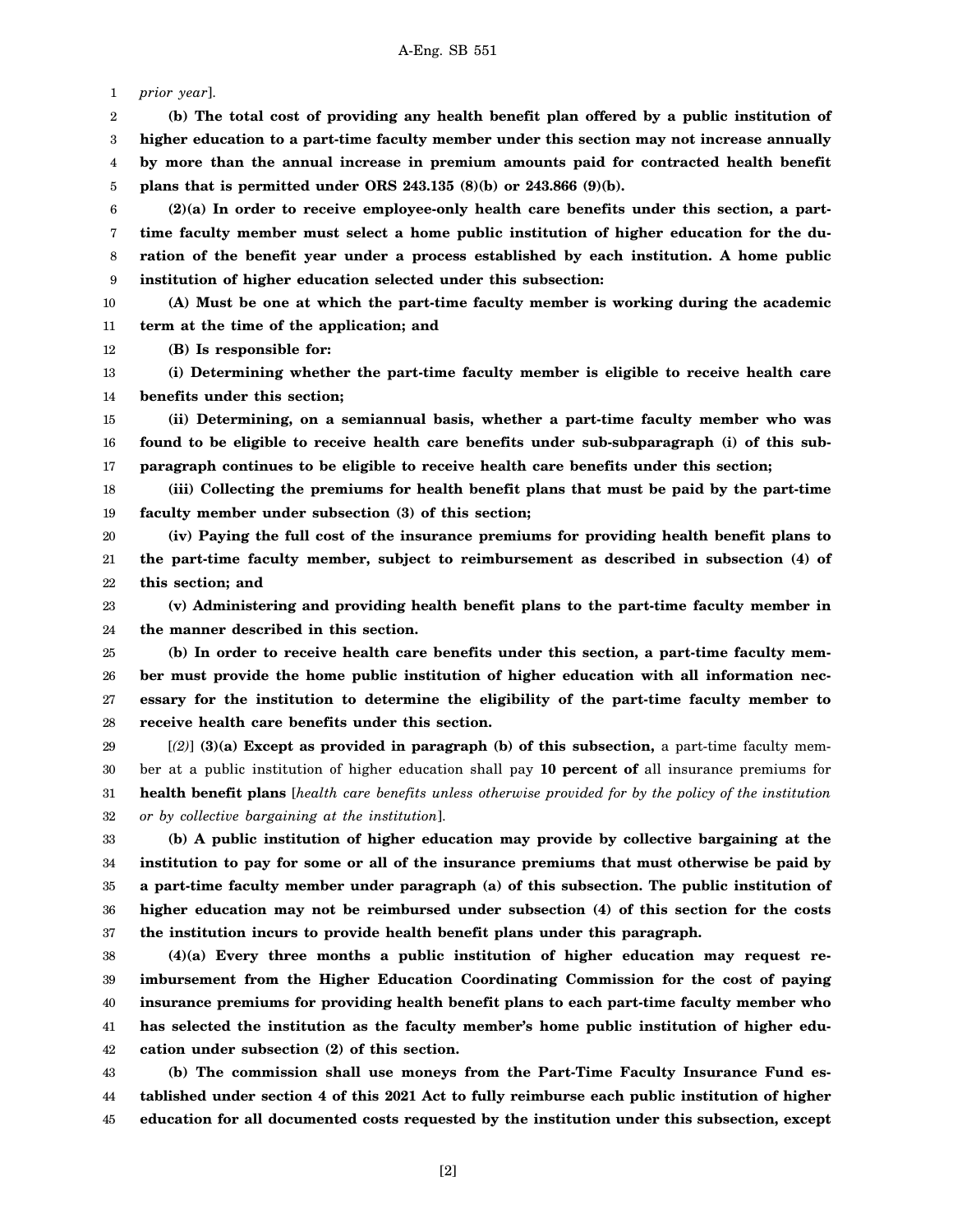1 **for any costs described in subsection (3) of this section.**

2 3 4 5 **(5) Unless otherwise provided for by collective bargaining, a part-time faculty member at a public institution of higher education who is eligible for health care benefits under subsection (1) of this section may receive health care benefits only in the manner provided by this section.**

6 7 **(6) The Higher Education Coordinating Commission may adopt rules necessary to implement subsection (4) of this section.**

8 9 10 **SECTION 2. A public institution of higher education that, on the effective date of this 2021 Act, provided health care benefits to part-time faculty members who are not eligible for health care benefits under the amendments to ORS 350.355 by section 1 of this 2021 Act:**

11 12 13 14 **(1) May not increase the eligibility requirements that must be met by a part-time faculty member who is not eligible for health care benefits under the amendments to ORS 350.355 by section 1 of this 2021 Act in order for the part-time faculty member to qualify for health care benefits from the institution; and**

15 16 17 **(2) Must continue to provide comparable health care benefits to part-time faculty members who are not eligible for health care benefits under the amendments to ORS 350.355 by section 1 of this 2021 Act.**

18 19 20 **SECTION 3. Any realized savings by a public institution of higher education as a result of the amendments to ORS 350.355 by section 1 of this 2021 Act are considered employment relations for purposes of collective bargaining under ORS 243.650 to 243.782.**

21 22 23 24 25 26 27 28 **SECTION 4. The Part-Time Faculty Insurance Fund is established in the State Treasury, separate and distinct from the General Fund. Interest earned by the Part-Time Faculty Insurance Fund must be credited to the fund. The fund consists of moneys appropriated, allocated, deposited or transferred to the fund by the Legislative Assembly or otherwise and interest earned on moneys in the fund. The moneys in the fund are continuously appropriated to the Higher Education Coordinating Commission for the purpose of reimbursing public institutions of higher education for the cost of paying premiums for health benefit plans for part-time faculty under ORS 350.355.**

29 30 31 32 **SECTION 5. There is appropriated to the Higher Education Coordinating Commission, for the biennium beginning July 1, 2021, out of the General Fund, the amount of \$12,900,000 for deposit in the Part-Time Faculty Insurance Fund established under section 4 of this 2021 Act, for the purposes specified under section 4 of this 2021 Act.**

33 34 35 **SECTION 6. (1) Except as provided in subsection (2) of this section, the amendments to ORS 350.355 by section 1 of this 2021 Act apply to health benefit plans offered to part-time faculty members on or after October 1, 2021.**

36 37 38 **(2) To the extent that a conflict exists, the terms of collective bargaining agreements and other contracts entered into before the effective date of this 2021 Act shall prevail over the amendments to ORS 350.355 by section 1 of this 2021 Act.**

39 40 41 42 **SECTION 7. The Higher Education Coordinating Commission and public institutions of higher education shall, before the applicability date specified in section 6 of this 2021 Act, take any actions necessary to implement the amendments to ORS 350.355 by section 1 of this 2021 Act on the applicability date specified in section 6 of this 2021 Act.**

43 44 45 **SECTION 8. This 2021 Act being necessary for the immediate preservation of the public peace, health and safety, an emergency is declared to exist, and this 2021 Act takes effect on its passage.**

[3]